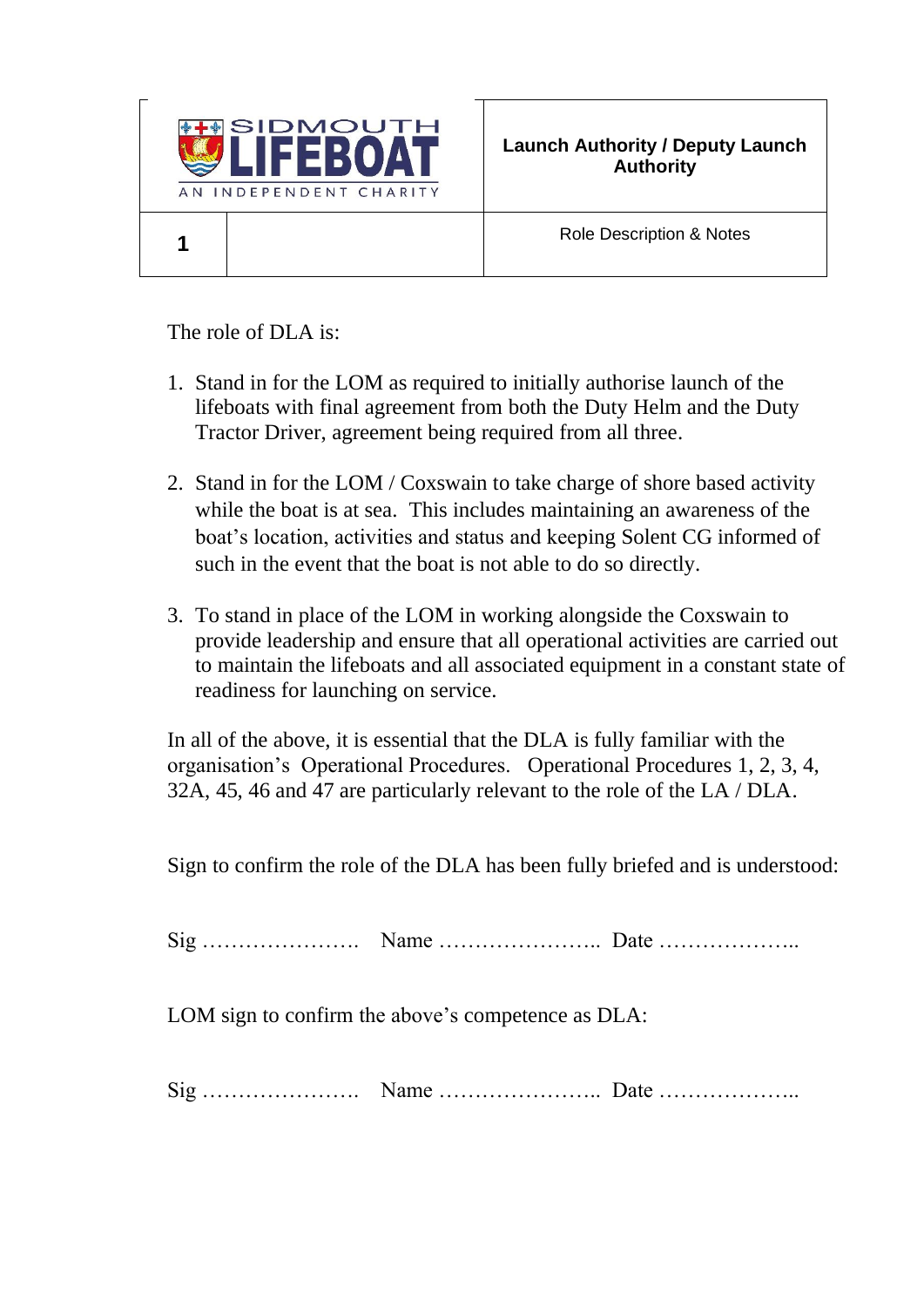## **Background Information**:

Part of the reason for launch being authorised by someone other than the Duty Helm is that the LA/DLA should be better placed to stand back and take a "bigger picture" view of what is happening. This potentially results in a different input into the launch decision than that obtained from the Helm, who has a lot to think about and will often be under a lot of pressure prior to launch, particularly in marginal weather. The DLA is therefore, at least in part, a safety check.

When the pager goes, the helm is busy getting to the boathouse, taking charge of the crew and getting ready for launch. The DLA is responsible for dealing with anything else that crops up.

When the boat is at sea, the DLA takes charge of the boathouse, making sure the tractor driver gets the help they need, making sure crew ashore are given the tasks necessary such as road management, getting Speedy or the Ski to sea if required, and facilitating recovery of all craft.

Consider whether the boat may be usefully supported by Speedy or Ski when on task – e.g. shallow water operations – and inform the Helm at sea of options in this regard in the light of weather, available crew etc. Provide the same information to Solent if requested.

Solent need the DLA so that they can discuss the incident with someone with eyes-on locally on the phone rather than relying on VHF comms with the boat which are often busy, overspoken or unreliable. It gives them the choice.

The also wanted a DLA ashore so that in bad weather there is someone to talk to if comms are lost with the boat, otherwise they assume the worst and start a major operation to look for a capsized lifeboat when in reality the DLA can see that all the boat is operating normally.

Note that Solent generally call the boathouse landline during callouts, rather than a DLA mobile.

Someone should be monitoring VHF and landline at all times when the boat is at sea. When the boat is not in the immediate vicinity, this means the Base Set as hand helds have limited range for both transmission and reception. DLA to ensure this happens.

Consider whether the tasking is appropriate before authorising launch.